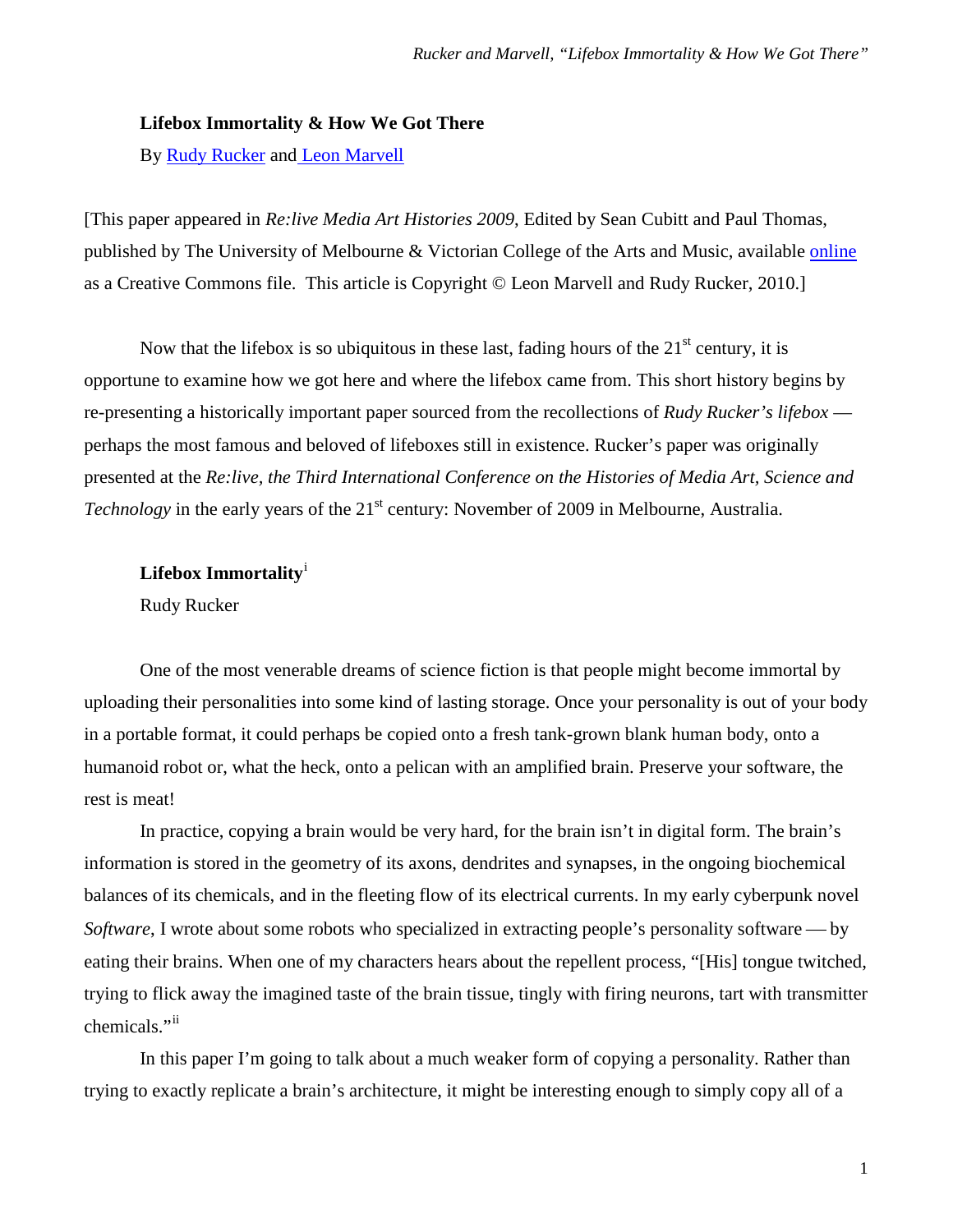person's memories, preserving the interconnections among them.

We can view a person's memory as a hyperlinked database of sensations and facts. The memory is structured something like a website, with words, sounds and images combined into a superblog with trillions of links.

I don't think it will be too many more years until we see a consumer product that makes it easy for a person to make a copy of their memory along these lines. This product is what I call a lifebox.<sup>[iii](#page-14-0)</sup>

My idea is that your lifebox will prompt you to tell it stories, and it will have enough low-level language recognition software to be able to organize your anecdotes and to ask you follow-up questions. As the interviews progress, the lifebox's interviewer-agent harks back to things that you've mentioned, and creates fresh questions pairing topics together. Now and then the interviewer-agent might throw in a somewhat random or even dadaistic question to loosen you up.

As you continue working with your lifebox, it builds up a database of the facts you know and the tales you spin, along with links among them. Some of the links are explicitly made by you, others will be inferred by the lifebox software on the basis of your flow of conversation, and still other links are automatically generated by looking for matching words.

And then what?

Your lifebox will have a kind of browser software with a search engine capable of returning reasonable links into your database when prompted by spoken or written questions from other users. These might be friends, lovers or business partners checking you out, or perhaps grandchildren wanting to know what you were like.

Your lifebox will give other people a reasonably good impression of having a conversation with you. Their questions are combed for trigger words to access the lifebox information. A lifebox doesn't pretend to be an intelligent program; we don't expect it to reason about problems proposed to it. A lifebox is really just some compact digital memory with a little extra software. Creating these devices really shouldn't be too hard and is already, I'd say, within the realm of possibility — it's already common for pocket-sized devices to carry gigabytes of memory, and the terabytes won't be long in coming.

I discussed the lifebox at some length in my Y2K work of futurology, *Saucer Wisdom* [iv,](#page-14-1) a book in the form of a novel, framed in terms of a character named Frank Shook who has a series of glimpses into the future — thanks to some friendly time-traveling aliens who take him on a tour in their tiny flying saucer. (And, no, I'm not a UFO true believer, I just happen to think they're cute and enjoyably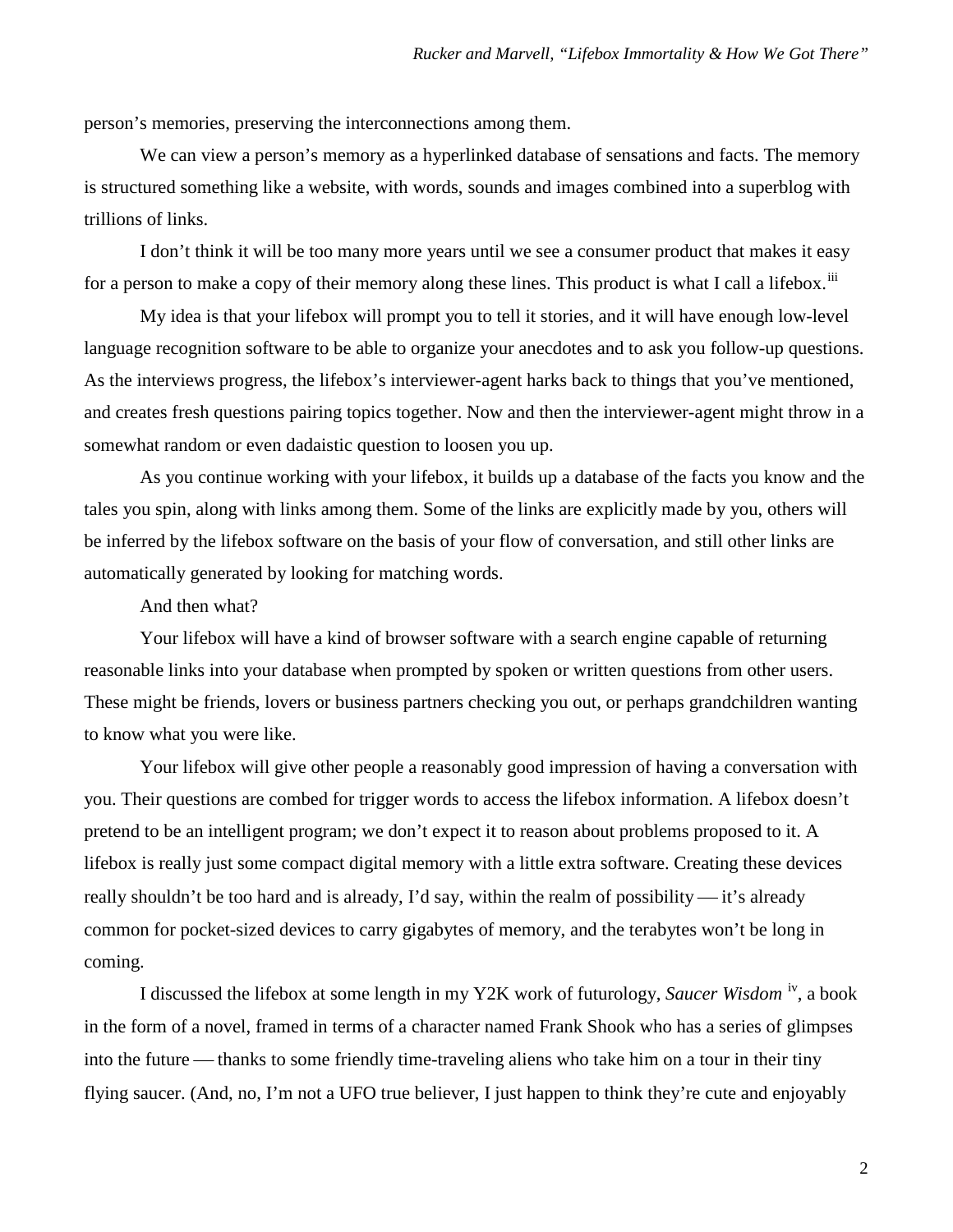archetypal.)

You might visualize a lifebox as a little black plastic thing that fits in your pocket. It comes with a a light-weight clip-on headset with a microphone and earphone. It's completely non-technical, anyone can use a lifebox to create their life story, to make something to leave for their children and grandchildren.

In my novel, my character Frank watches an old man using a lifebox. His name is Ned. Whitehaired Ned is pacing in his small back yard — a concrete slab with some beds of roses — he's talking and gesturing, wearing the headset and with the lifebox in his shirt pocket. The lifebox speaks to him in a woman's pleasant voice.

The marketing idea behind the lifebox is that old duffers always want to write down their life story, and with a lifebox they don't have to write, they can get by with just talking. The lifebox software is smart enough to organize the material into a shapely whole. Like an automatic ghost-writer.

The hard thing about creating your life story is that your recollections aren't linear; they're a tangled banyan tree of branches that split and merge. The lifebox uses hypertext links to hook together everything you tell it. Then your eventual audience can interact with your stories, interrupting and asking questions. The lifebox is almost like a simulation of you. And over time, a lifebox develops some rudimentary simulations of its individual audience members as well—the better to make them feel they're having conversations with an intelligent mind.

To continue his observations, my character Frank and his friends skip forward in time until past when Ned has died and watch two of Ned's grandchildren play with one of the lifebox copies he left behind.

> Frank watches Ned's grandchildren: little Billy and big Sis. The kids call the lifebox "Grandpa," but they're mocking it too. They're not putting on the polite faces that kids usually show to grown-ups. Billy asks the Grandpa-lifebox about his first car, and the lifebox starts talking about an electric-powered Honda and then it mentions something about using the car for dates. Sis — little Billy calls her "pig Sis" instead of "big Sis" — asks the lifebox about the first girl Grandpa dated, and Grandpa goes off on that for awhile, and then Sis looks around to make sure Mom's not in earshot. The coast is clear so she asks some naughty questions about Grandpa's dates. Shrieks of laughter. "You're a little too young to hear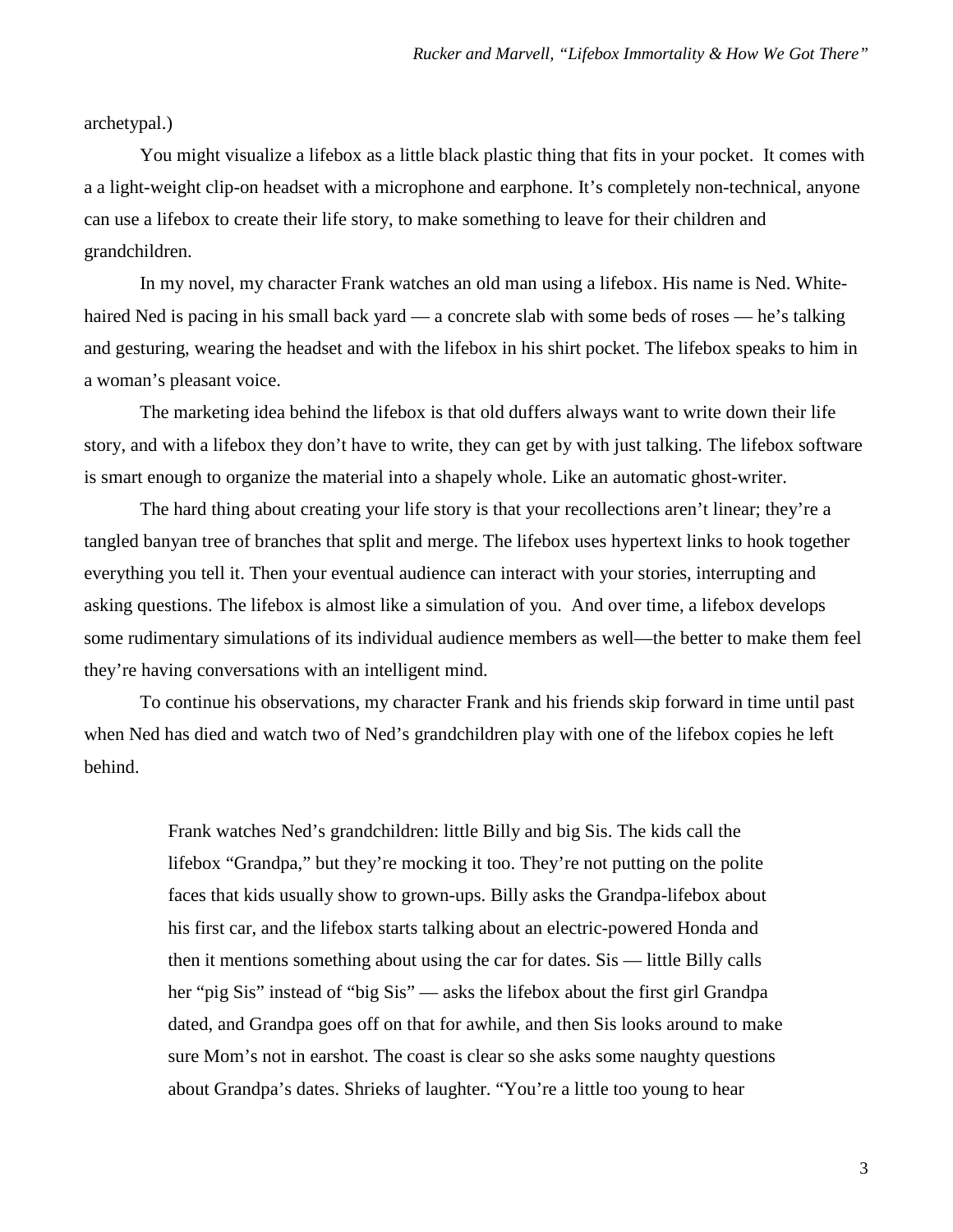about that stuff," says the Grandpa-lifebox calmly. "Let me tell you some more about the car."

My character Frank skips a little further into the future, and he finds that lifeboxes have become a huge industry. People of all ages are using lifeboxes as a way of introducing themselves to each other. Sort of like home pages. They call the lifebox database a *context*, as in, "I'll send you a link to my *context*." Not that most people really want to spend the time it takes to explicitly access very much of another person's full context. But having the context handy makes conversation much easier. In particular, it's now finally possible for software agents to understand the content of human speech provided that the software has access to the speakers' contexts.

Coming back to the idea of saving off your entire personality that I was initially discussing, there is a sense in which saving only your memories is perhaps enough, as long as enough links among your memories are included. The links are important because they constitute your *sensibility*, that is, your characteristic way of jumping from one thought to the next.

On their own, your memories and links aren't enough to generate an emulation of you. But if *another person* studies your memories and links, that other person can get into your customary frame of mind, at least for a short period of time. The reason another person can plausibly expect to emulate you is that, first of all, people are universal computers and, second of all, people are exquisitely tuned to absorbing inputs in the form of anecdotes and memories. Your memories and links can act as a special kind of software that needs to be run on a very specialized kind of hardware: another human being. Putting it a bit differently, your memories and links are an emulation code.

Certainly exchanging memories and links is more pleasant than having one's brain microtomed and chemically analyzed, as in my novel *Software*.

I sometimes study an author's writings or an artist's works so intensely that I begin to at least imagine that I can think like them. I even have a special word I made up for this kind of emulation; I call it *twinking*. To twink someone is to simulate them internally. Putting it in an older style of language, to twink someone is to let their spirit briefly inhabit you. A twinker is, if you will, like a spiritualistic medium channeling a personality.

Over the years I've twinked my favorite writers, scientists, musicians and artists: Robert Sheckley, Jack Kerouac, William Burroughs, Thomas Pynchon, Frank Zappa, Kurt Gödel, Georg Cantor, Jorge Luis Borges, Edgar Allan Poe, Joey Ramone, Phil Dick, Peter Bruegel, etc. The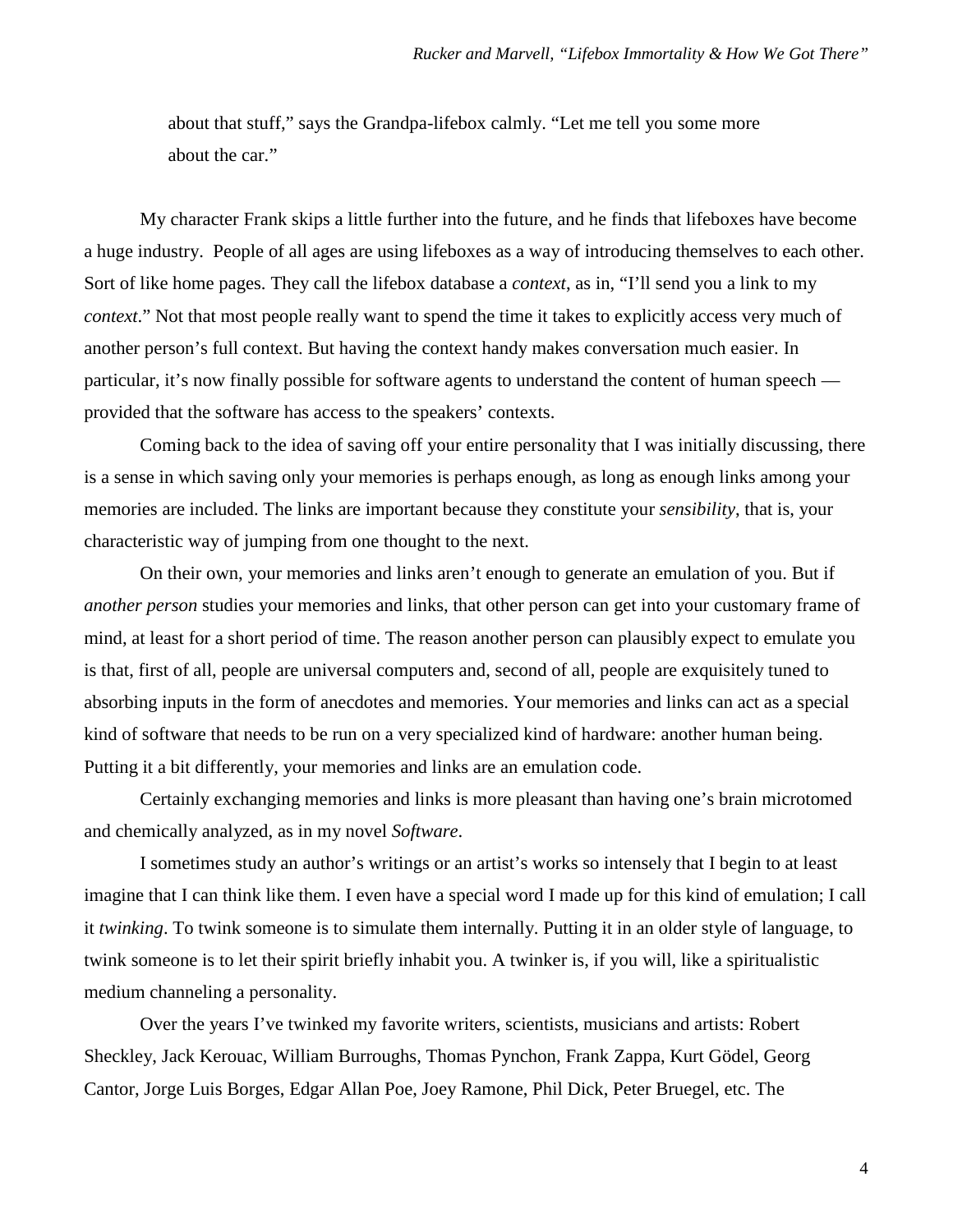immortality of the great ones results from faithful twinking by their aficionados.

Even without the lifebox, if someone doesn't happen to be an author, they can make themselves twinkable simply by appearing in films. Thomas Pynchon captures this idea in a passage imagining the state of mind of the 1930s bank-robber John Dillinger right before he was gunned down by federal agents outside the Biograph movie theater in Chicago, having just seen *Manhattan Melodrama* starring Clark Gable.

> John Dillinger, at the end, found a few seconds' strange mercy in the movie images that hadn't quite yet faded from his eyeballs — Clark Gable going off unregenerate to fry in the chair, voices gentle out of the deathrow steel *so long, Blackie* ... there was still for the doomed man some shift of personality in effect the way you've felt for a little while afterward in the real muscles of your face and voice, that you were Gable, the ironic eyebrows, the proud, shining, snakelike head — to help Dillinger through the bushwhacking, and a little easier into death. [v](#page-14-2)

The effect of the lifebox would be to make such immortality accessible to a wider range of people. Most of us aren't going to appear in any movies, and even writing a book is quite hard. Again, a key difficulty in writing any kind of book is that you somehow have to flatten the great branching fractal of your thoughts into a long line of words. Writing means converting a hypertext structure into a sequential row  $\frac{d}{dx}$  it can be hard even to know where to begin.

As I've been saying, my expectation is that in not too many years, great numbers of people will be able to preserve their software by means of the lifebox. In a rudimentary kind of way, the lifebox concept is already being implemented as blogs. People post journal notes and snapshots of themselves, and if you follow a blog closely enough you can indeed get a feeling of identification with the blogger. And many blogs already come with search engines that automatically provide some links. Recently the cell-phone company Nokia started marketing a system called *Lifeblog*, whereby a person can link and record their daily activities by using a camera-equipped cell phone. And I understand that the Hallmark corporation, known for greeting cards, is researching an on-line memory-keeping product.

Like any other form of creative endeavor, filling up one's lifebox will involve dedication and a fair amount of time, and not everyone will feel like doing it. And some people are tongue-tied or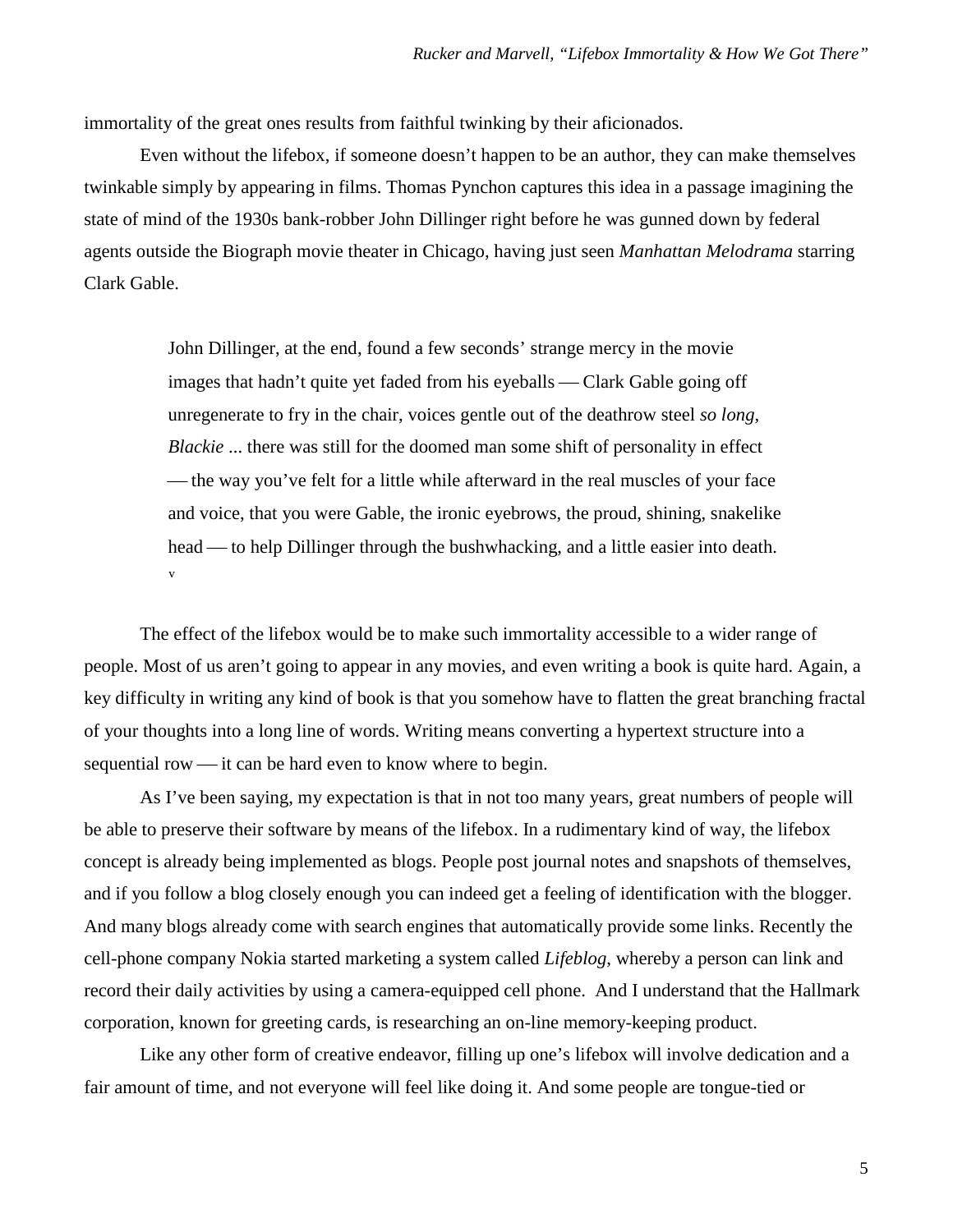inhibited enough to have trouble telling stories about themselves. Certainly a lifebox can include some therapist-like routines for encouraging its more recalcitrant users to talk. But lifeboxes won't work for everyone.

What about some science fictional instant personality scanner, a superscanner that you wave across your skull and thereby get a copy of your whole personality with no effort at all? Or, lacking that, how about a slicer-dicer that purees your brain right after you die and extracts your personality like the brain-eaters of *Software*? I'm not at all sure that this kind of technology will ever exist. In the end, the synaptic structures and biochemical reactions of a living brain may prove too delicate to capture from the outside.

I like the idea of a lifebox, and I have vague plans to try and make one for myself. *Rudy's Lifebox* — my personal pyramid of Cheops. I see it as a website or a cloud-based application that includes a large database with all my books, all my journals, some years of blog entries, and a connective guide/memoir — with the whole thing annotated and hyperlinked. And I might as well throw in my photographs, videos and sound-recordings — I've taken thousands of photos over the years.

It should be feasible to endow my lifebox with enough interactive abilities; people could ask it questions and have it answer with appropriate links and words. Off-the-shelf Google site-search box does a fairly good job at finding word matches. And it may be that the Wolfram|Alpha search engine which purportedly has some measure of natural language comprehension—can soon do better.

For a fully effective user experience, I'd want my lifebox to remember the people who talked to it. This is standard technology—a user signs onto a site, and the site remembers the interactions that the user has. In effect, the lifebox creates mini-lifebox models of the people it talks to, remembering their interests, perhaps interviewing them a bit, and never accidentally telling the same story twice—unless prompted to.

If I'm dead by the time my lifebox begins receiving heavy usage, then in some sense I'm not all that worried about getting paid by my users. Like any web or cloud-based application, one could charge a subscription fee, or interrupt the information with ads.

If I use my lifebox while I'm still alive, some other options arise. I might start letting my lifebox carry out those interview or speaking gigs that I don't have the time or energy to fulfill. Given that many bits of this paper, "Lifebox Immortality," are in fact excerpted and reshuffled from my other writings, it's conceivable that my lifebox actually wrote this paper.

Moving on, my lifebox could be equipped to actively go out and post things on social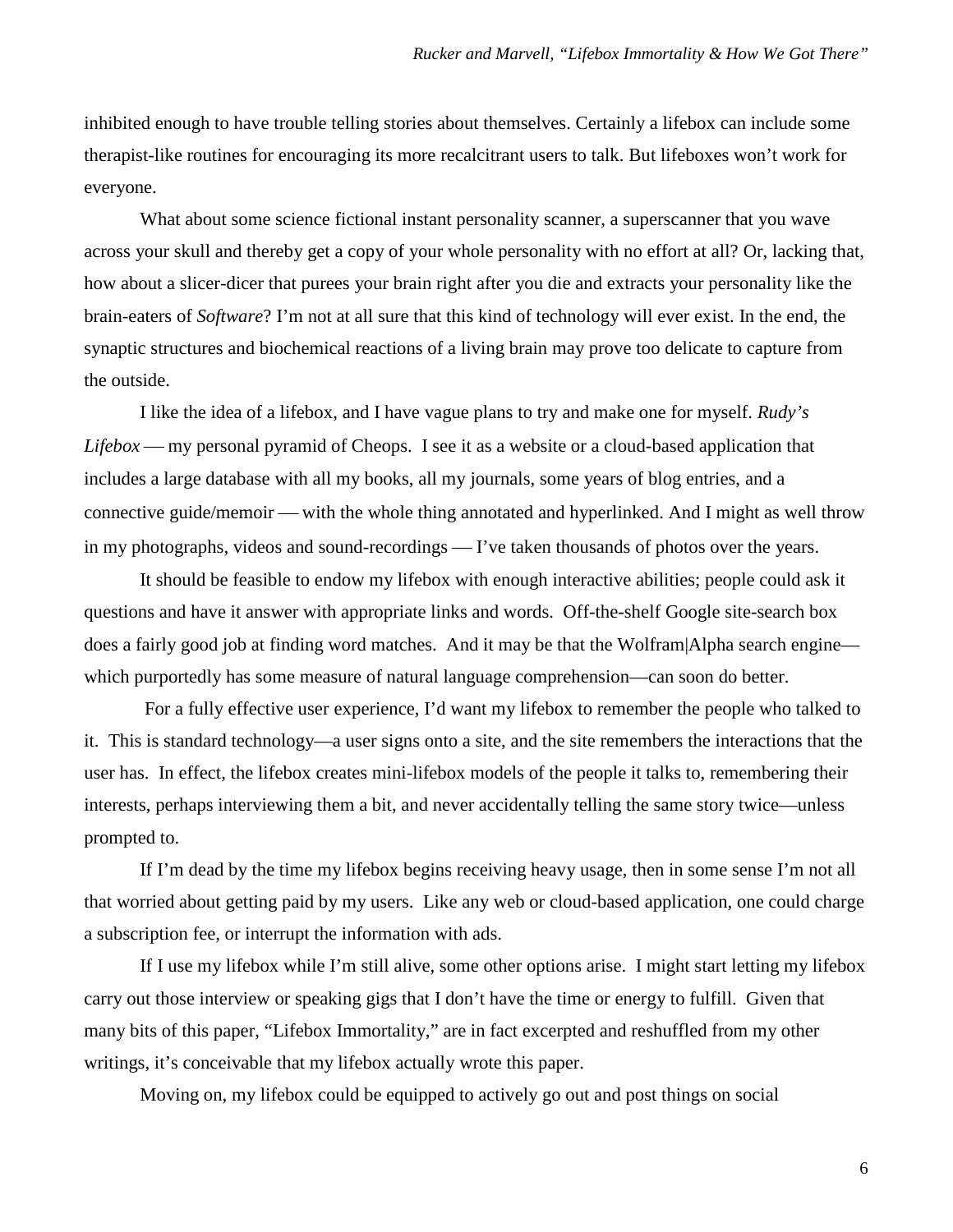networking sites, raising my profile on the web and perhaps garnering more sales of my books and more in-person speaking invitations. This could of course go too far—what if my lifebox became so good at emulating me that people preferred its outputs to those of own creaky and aging self?

But I don't, however, see any near-term lifebox as being a living copy of its creator. At this point, my lifebox will just be another work of art, not so different from a bookshelf of collected works or, once again, like a searchable blog.

Looking further ahead, how *would* one go about creating a human-like intelligence? That is, how would we animate a lifebox so as to have an artificial person?

A short answer is that, given that our brains have acquired their inherent structures by the process of evolution, the likeliest method for creating intelligent software is via a simulated process of evolution within the virtual world of a computer. There is, however, a difficulty with simulated evolution — even with the best computers imaginable, it may take an exceedingly long time to bear fruit.

An alternate hope is that there may yet be some fairly simple model of the working of human consciousness which we can model and implement in the coming decades. The best idea for a model that I've seen is in Jeff Hawkins and [Sandra Blakeslee,](http://www.amazon.com/Sandra-Blakeslee/e/B001ILMBW0/ref=ntt_athr_dp_pel_2) *On Intelligence. [vi](#page-14-3)* Their model describes a directed evolution based upon a rich data base that develops by continually moving to higher-level symbol systems.

For now in any case, it would help the progress of AI to create a number of lifeboxes. It may well be that these constructs can in fact serve as hosts or culture mediums where we can develop fully conscious and intelligent minds.

But for now, even without an intelligent spark, a lifebox can be exceedingly lifelike. At the very least—as Leon Marvell will point out—we've invented a great new medium.

**How We Got There** Leon Marvell

*The mind is a fractal hypertext and the self is a looping recursion within this hypertext.*

Can we even trace who originally said this? In a world composed almost entirely of data-noise, the sources of innovation have become inconsequential and our innovators appear as mere specters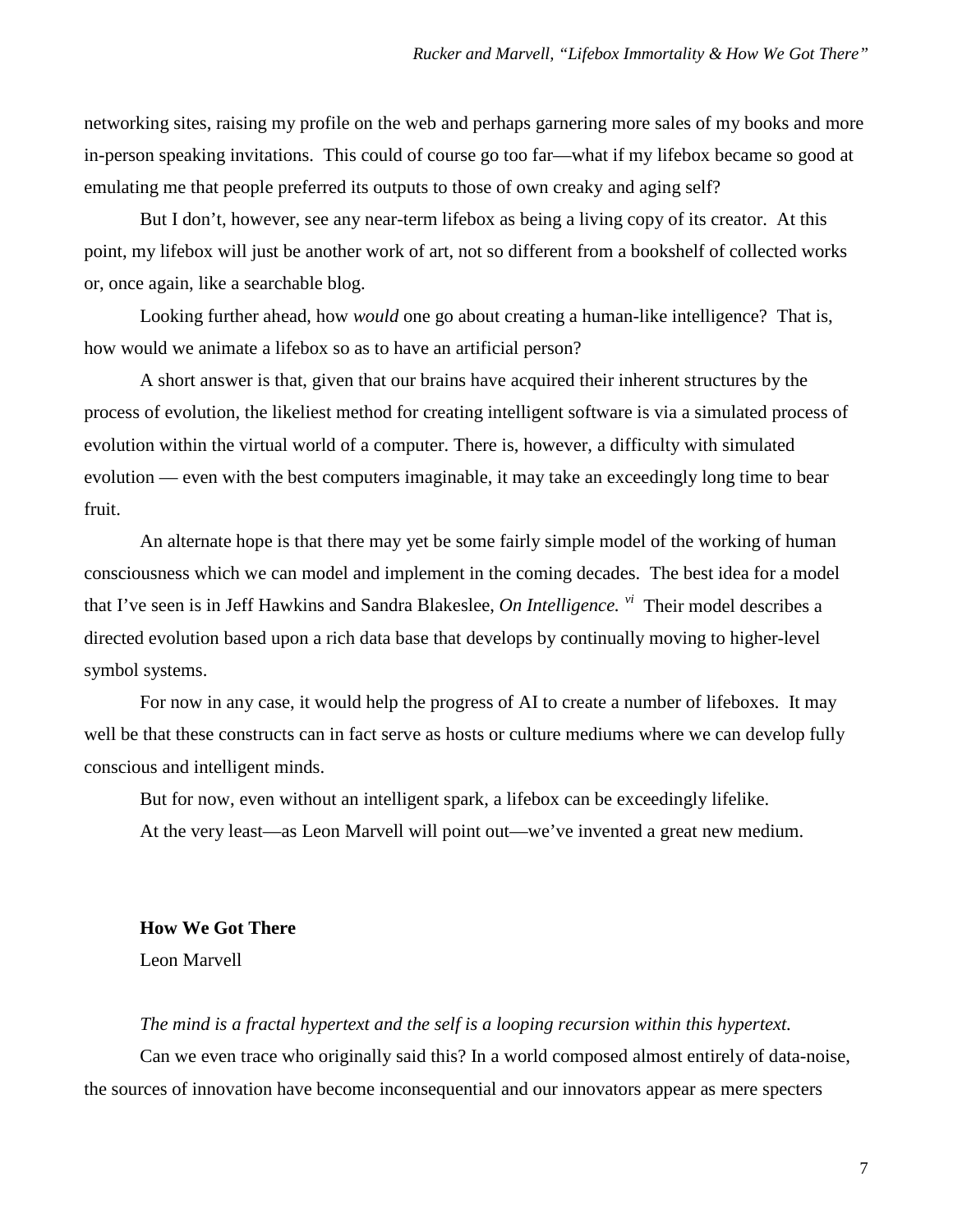haunting the edges of our collective dreams. The notion of the self as a looping recursion within a hypertext-society-of-mind is so pervasive in contemporary society that it is almost a cliché, yet it is my aim to trace the connections between this idea and the lifebox — to unearth the hypertextual pattern within the ideo-technological network that gave rise to the lifebox.

Only a few years before Rudy Rucker delivered the preceding paper, another writer of speculative fiction, Robert J. Sawyer, had written a novel called *Mindscan* [vii](#page-14-4) in which, inspired by the speculations of Ray Kurzweil's *The Age of Spiritual Machines* (1999), he envisioned individuals being able to upload their psyches into artificially produced bodies: "…the locations, interconnections, and contents of all the somas, axons, dendrites, pre-synaptic vesicles, neurotransmitter concentrations, and other neural components and levels" would be exactly replicated such that the "entire organisation can then be re-created on a neural computer of sufficient capacity, including the contents of its memory."<sup>[viii](#page-14-5)</sup>

In the process imagined by Sawyer a quantum fog is injected into the cerebrum of the person wishing to have their consciousness replicated. A 4-D "snap-shot" of the individual's psyche is captured within the quantum effluvium, and this psychical pattern is instantaneously transferred to the artificial body. As the artificial body's braincase is similarly permeated with quantum fog, instant transfer of consciousness occurs through the exploitation of the phenomenon of quantum entanglement. In Sawyer's time mathematician Roland Penrose and medical scientist Stuart Hameroff were proposing that consciousness was an effect of the macroscopic, coherent superposition of quantum states in microtubules within the cerebrum. In effect, the human brain operated as a massively parallel quantum computer and consciousness was a particular outcome of quantum wave-state collapse. It is highly probable that these speculations were the secondary inspiration behind Sawyer's vision of the transfer of consciousness being effected through the exploitation of the quantum entanglement.<sup>[ix](#page-14-6)</sup>

While Penrose and Hameroff's theory was considered both highly theoretical and rather eccentric in the late  $20^{th}$  and very early  $21^{st}$  century, the furious progression of technological prostheses in the middle to late  $21<sup>st</sup>$  century has at least confirmed the utility of these speculations. We now live in an era in which bio-computers utilising Penzweil architecture capable of zettabyte-and-beyond memory are networked across the globe and inner planets, and individuals enabled with enough G8 Kredits can upload, modify and maintain their lifeboxes in what amounts to a virtual perpetuity. The Afterlife was never easier.

Yet despite the success of Penzweil bio-computation, Rucker was alarmingly prescient in arguing that, "In the end, the synaptic structures and biochemical reactions of a living brain may prove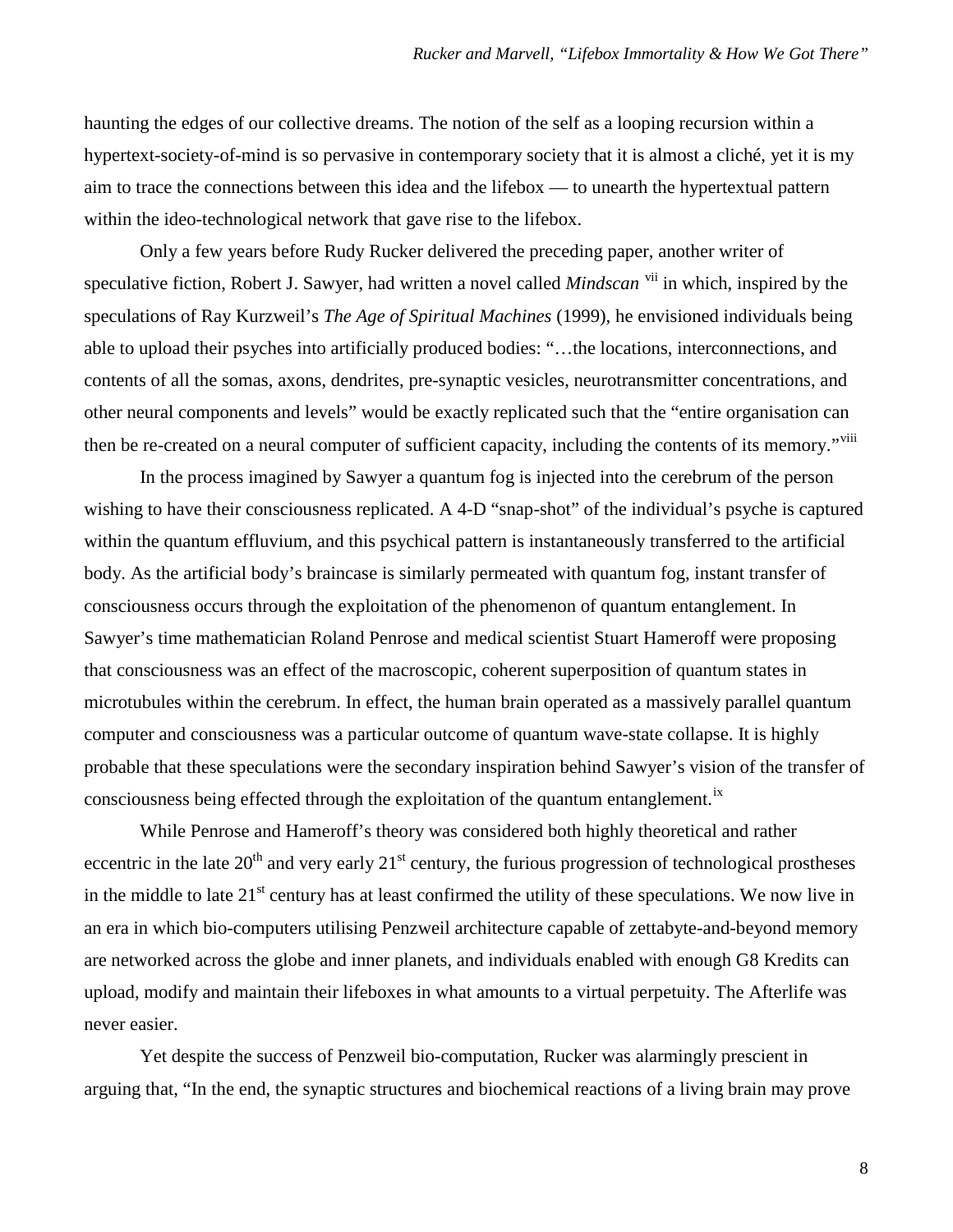too delicate to capture from the outside."<sup>[x](#page-14-7)</sup> As we now know only too well, the No-Cloning theorem was proven correct in the middle of this century and the disastrous consequences of those wayward experiments are so well known, so notorious, that we shall refrain from further consideration of them here.

In the past century no artificial versions of selves have been produced such that they are indistinguishable from their antecedent, original version (as both Sawyer and Rucker had imagined), but it is certainly the case that lifeboxes are now possessed of powerful emulation software — more powerful than Rucker could have imagined in the early  $21<sup>st</sup>$  century — operating within the wetware carapaces of these ubiquitous portable devices. This emulation software is powerful enough to enable networked lifeboxes to create their own communities of complex hive-minds and to undertake the direction of low-level societal computing and urban redesign, as is well known. We await the perhaps unanticipated consequences of these operations with both excitement and not a little trepidation.

Rather than dwelling on the obvious, in this paper I want to draw attention to the ideotechnological history that underpins the present functioning of the lifebox within contemporary society: for here Rucker's notion that a lifebox without "some radically more powerful software…would just be another work of art…" has proven to be not quite so prescient. The radically more powerful software indeed came into being, with the result that the lifebox has become perhaps the ultimate artistic technology. We now live in an era in which everybody is indeed getting their 15 minutes worth, and Lifebox-Dandyism has been the fad for over a decade, totally supplanting early forms of social networking platforms and becoming the pre-eminent form of non-proximal mediated communication.

The ideo-technological history I will be tracing is inspired by two notions explored in Rucker's contribution to this paper: *twinking* and the fractal branching structure of the human mind.

Rucker's concluding remark that "even without an intelligent spark, a lifebox can be exceedingly lifelike" captures the spirit of the successive years of lifebox development and also gestures towards the less obvious history of lifelike technologies. Historical records show that in the mid-1960s a computer program called ELIZA was designed to run a natural language processing emulation called DOCTOR. This was one of the first instances of so-called expert systems, in this case a comparatively simple example of pattern matching software. Despite the primitiveness of the software the program was so successful in its simulation of a specific human interaction scenario, that of a doctor (the computer) and a patient (the software's interlocutor), that it fooled many people into thinking that they were interacting in a virtual consulting room with an actual doctor. Simply put, many people were convinced that the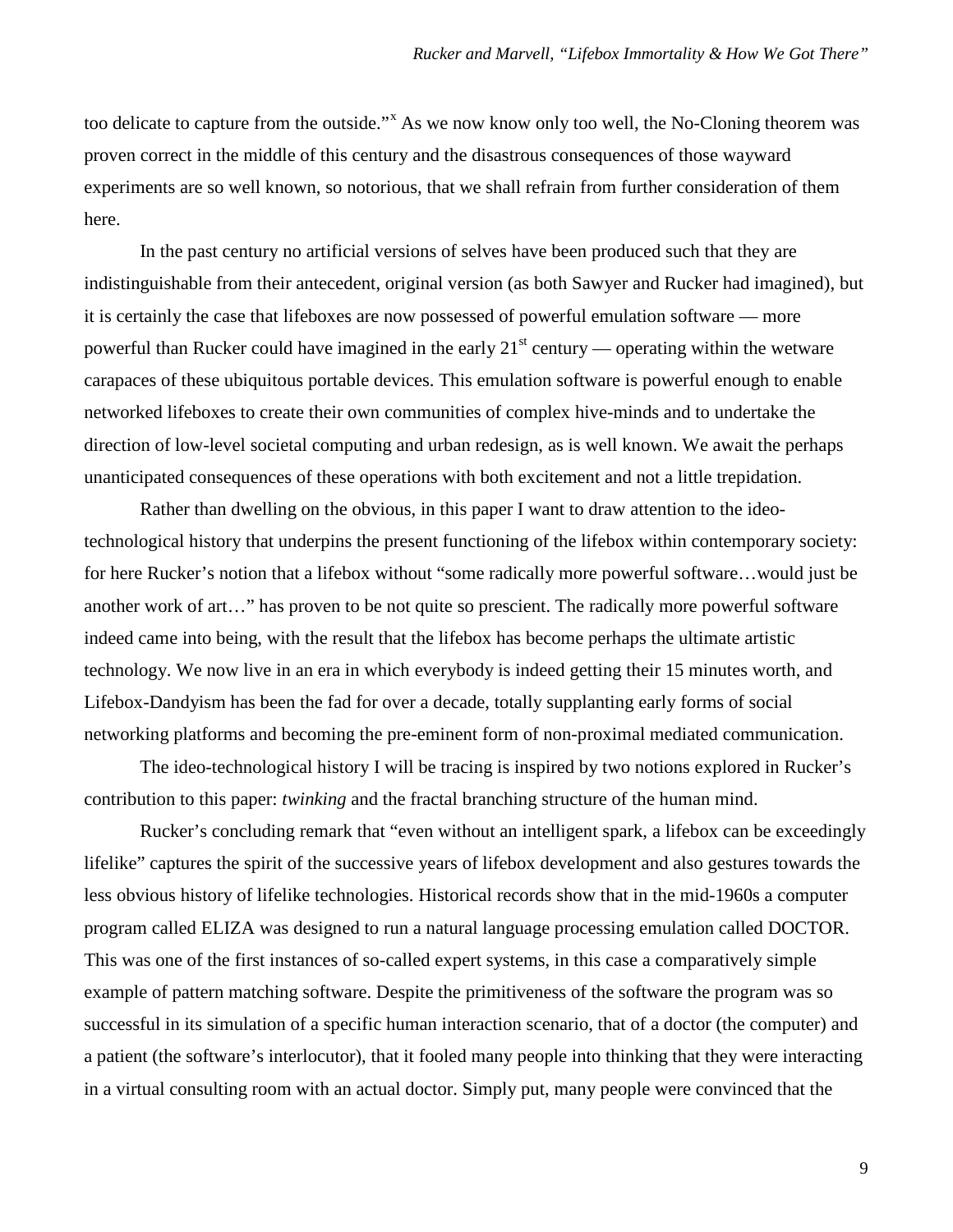computer possessed the "spark of intelligence" that Rucker speaks of.

When individuals were told that the lifelike impression of ELIZA was an illusion produced by emulation software, many desperate patients refused to believe it, thinking that there must have been a cognizing human being hidden within the interaction, not a lifeless program run on a machine. Others smugly opined that the program was the perfect example of how a computer could never be programmed with human-like intelligence, as it merely parroted human speech patterns. Both of these responses derive from a belief that there is something *quintessentially* human that no silicon-based machine could ever successfully emulate or reproduce: that which the ancient philosopher Descartes called the *cogito*, the conscious self, itself a sign of a spiritual substance, the 'soul', that made humans unique.

The progressive refinements of computing technology behind the development of the lifebox specifically the development of bio-circuitry and the consequent enabling of quantum computation at the micro-cellular level — have led us to reject the idea of this quintessence and consequently reify the notion that, contrary to the Cartesian viewpoint, the mind is a fractal hypertext and the self is a looping recursion within this hypertext. Two "outsider" hypertextual *contexts* of the late 20<sup>th</sup>, early 21<sup>st</sup> century will to be invoked here to further my enquiry into the ideo-technological history of the lifebox: Theodore (Ted) Nelson and Douglas Hofstadter.

In 1965 Ted Nelson in the *Proc. 20th Nat. Conf. Assoc. Computing Machinery* stated, "Let me introduce the word 'hypertext' to mean a body of written or pictorial material interconnected in such a complex way that it could not conveniently be presented or represented on paper." We know that two events inspired this idea: his reading of Vannevar Bush's article from the *Atlantic Monthly* first published in 1945, *As We May Think,* in which Bush conceived of an artificial device that would connect associative trails between texts for archival purposes, and his reading of Samuel Taylor Coleridge's poem *Xanadu* wherein he discovered the image of a huge storehouse of memories in the form of Kublai Khan's Pleasure Dome. These twin encounters can be seen as the initiatory factors behind his life's work.

Nelson's conception of the hypertextual was of a system of non-linear, non-synchronic inscription that allowed one to constellate meanings in localized, open clusters, following one's own associative trails rather than passively allowing those imposed by the source documents. Nelson invented a neologism for this process that would illuminate the interconnectedness of ideas, a word that revealed the relations between science, music, literature, visual arts and the moving image. For Ted Nelson everything was (and is) "deeply intertwingled."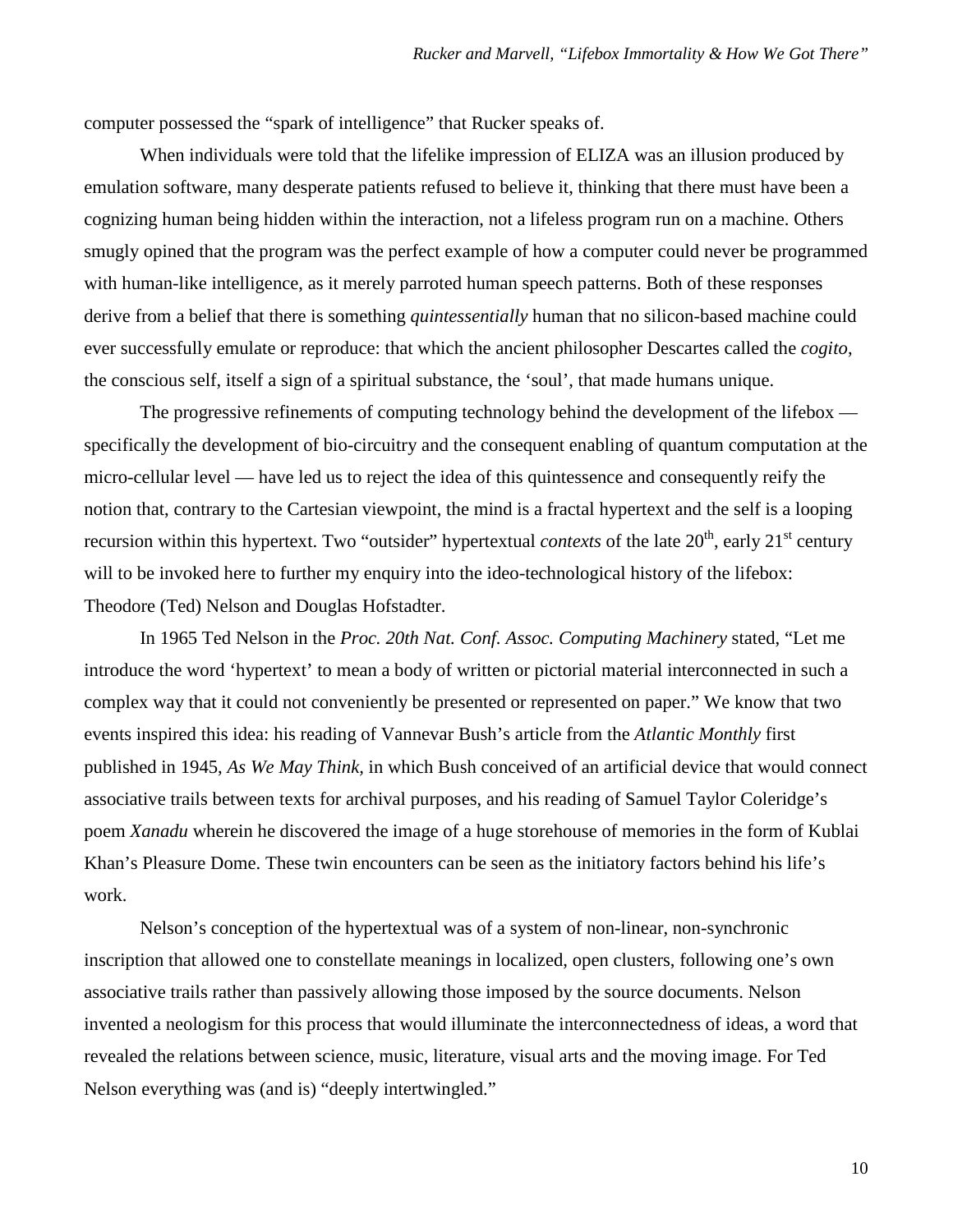Following his initial insight, in the late 1960s Nelson spent time at Brown University in Providence, Rhode Island, helping to build a hypertext system. By the early years of the  $21<sup>st</sup>$  century however he had come to regret that formative involvement:

> That project dumbed down hypertext to one-way, embedded, non-overlapping links. Its broken and deficient model of hypertext became by turns the structure of the NoteCards and HyperCard programs, the World Wide Web, and XML.<sup>[xi](#page-14-8)</sup>

Nelson realised that primitive systems such as the World Wide Web and XML coding were instances of striated data patterns that served only to support the Commissars' reassertion of their hegemony. Of XML coding in particular he noted,

> It gratuitously imposes hierarchy and sequence wherever it can, and is very poor at representing overlap, parallel cross-connection, and other vital non-hierarchical media structures that some people do not wish to recognise. I believe humanity went down the wrong path because of that project at Brown.<sup>[xii](#page-14-9)</sup>

His life-long project *Xanadu* was to be a global electronic dissemination system that would have created a vast, labyrinthine library available for all to access — a virtual Library of Alexandria, but without the Pharaoh's flunkies baring your entrance if you were not of the learned elite. In the early years of the 21<sup>st</sup> century this project eventually morphed into Xanadu® Space<sup>TM</sup>, an attempt to sculpt data streams in a graphical space of three virtual dimensions. Nelson imagined that this would become the *sine qua non* of the virtual social networking spaces that had begun to emerge in and around the year 2003:

> Envision social networking done this way: imagine your personal profile as a flying document in space, with thousands of connections streaming off in all directions, where you can spin various wheels or whatever to zoom in and have different parts of the network light up or disappear.<sup>[xiii](#page-14-10)</sup>

In this new hypertextual space one's personal flying profile would take the form of a "live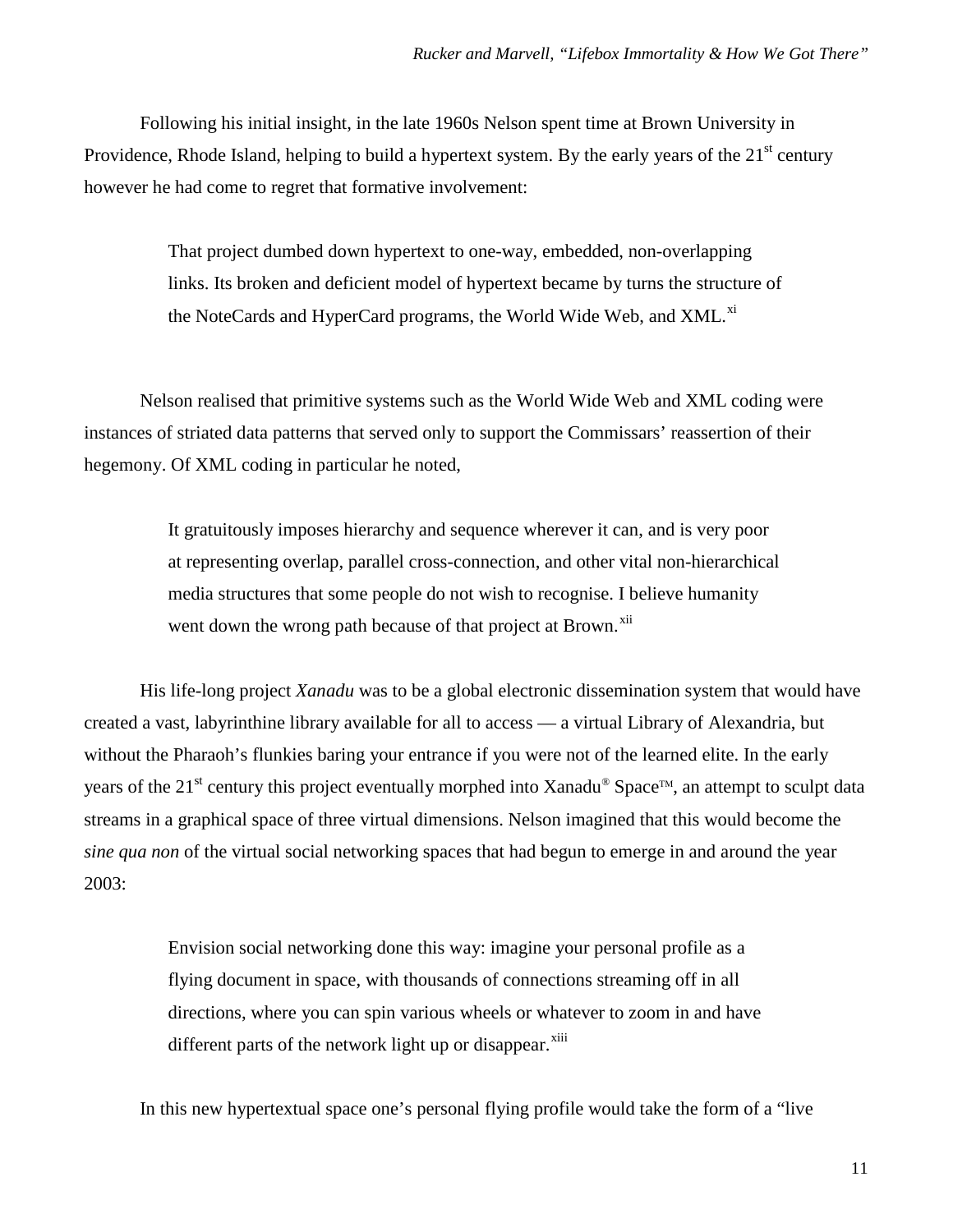document", yet it would be a document unlike any document that had preceded Nelson's conception: "My style of hypertext would allow you to create your own mesh of insightful structures in a live document, as you explore. A document is not a file and nor is it necessarily a sequence. It is a structure".<sup>[xiv](#page-14-11)</sup>

Here one is reminded of the sage advice of another writer of speculative fiction from the period we are discussing, William Gibson. He once famously said that if one wanted to write science fiction, then one should write about the next 15 minutes. Metaphorically speaking, the distance between Nelson's dream of a living, hypertextual document that was a constantly morphing personal profile is only 15 minutes away from Rucker's conception of the lifebox. The "document" Nelson imagined became the lifebox of today: not a file, not a directory (the very word 'directory' would no doubt have made Nelson reach for his revolver<sup>[xv](#page-14-12)</sup>) nor even a sequence in time, but rather a spatialised structure that we now popularly refer to as a "context" following the popular dissemination of much of Rudy Rucker's terminology in about the middle of this century.

If there is one single key to unlocking the ideo-technological history I am discussing, then it is this: Nelson's use of the word "structure". For expedience I will deliberately conflate this term with the word "pattern" while simultaneously recalling the words of the *pater familias* of cybernetic theory, Norbert Wiener,

We are not stuff that abides, but patterns that perpetuate themselves.<sup>[xvi](#page-14-13)</sup>

We now know that the 'stuff' mentioned by Wiener — that is, the classical conception of matter — is in actuality a pattern with an event structure. Rocks and glaciers are recursive events, it is just that they are very slow events. And while it is now generally conceded that selves are evanescent looping recursions within a fractal hypertextual space, it may easily be forgotten that this was not always the case.

As far as one can ascertain, the proximal hypertext, the *context*, for these notions is Douglas Hofstadter. In the early  $21<sup>st</sup>$  century Hofstadter conceived the idea that the self is a recursive loop, a strange loop, as he called it.<sup>[xvii](#page-14-14)</sup> To provide a picture of what he intended by this, he often said that a self is rather like a smile. A smile isn't a thing, it's not composed of 'stuff', it's a pattern. He formulated his idea somewhat like a Zen koan:

12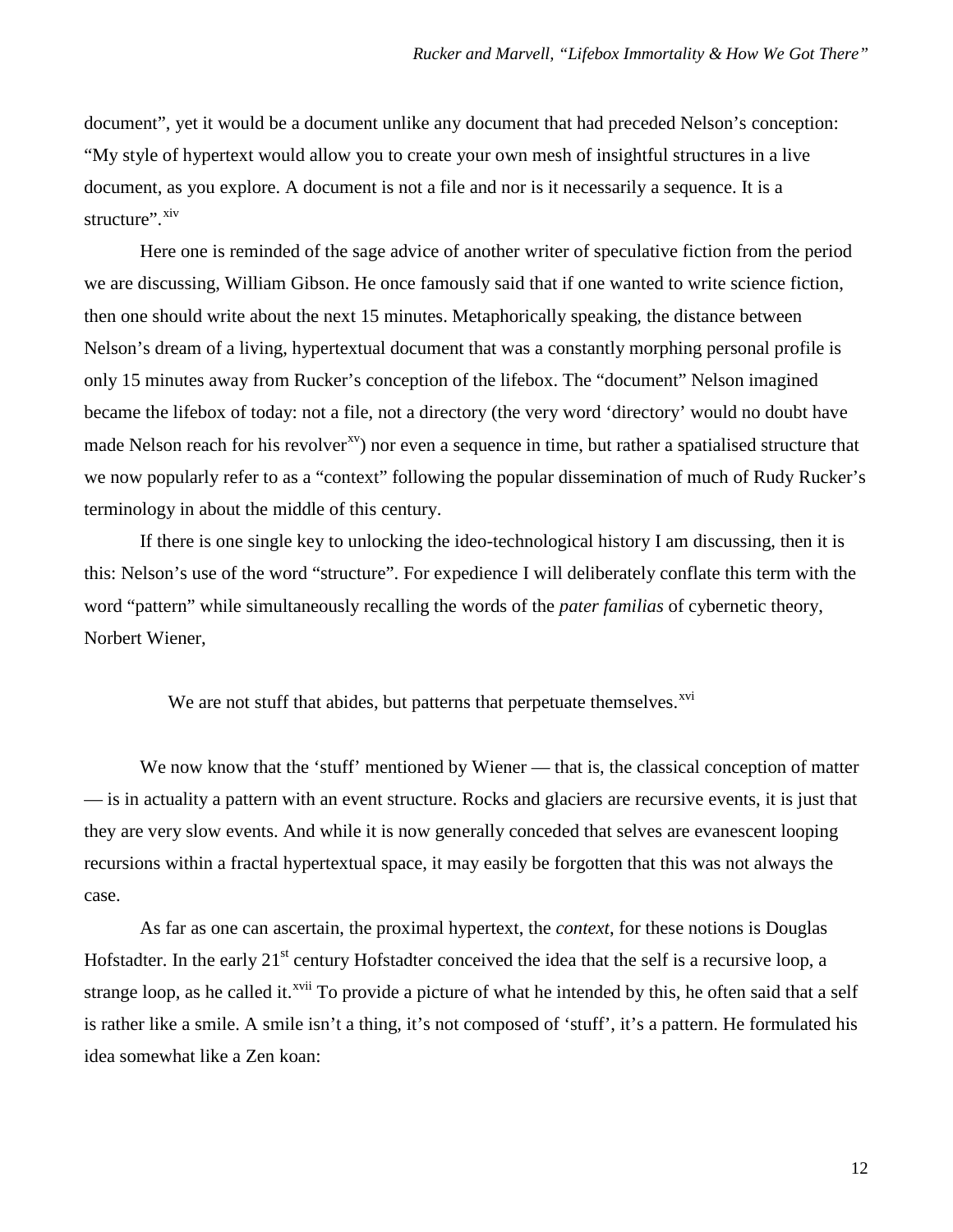So what is this thing called a smile? …A smile persists for a while, and then vanishes. Where is your smile when it's not on your face? It's a potential. [It's] a pattern — like a whirlpool or a tornado. $^{xviii}$ 

Furthermore a smile "can exist in different media, on different substrates if you prefer. I see it in the mirror, in photographs. And, again, a bit of it is on my children's faces if they happen to be smiling. So if someone asks: "Your smile yesterday and your smile today: which one is the 'real' smile?" I'd reply: neither, both are genuine, my smile comes in multiple instances."<sup>[xix](#page-14-15)</sup>

The recursive instances that we call the self are reflexive, fractal patterns that include an image of themselves. It is this self-image that is the key to Hofstadter's phrase "strange loop". Strange loops occur when, traversing any hierarchical system, one eventually discovers that one is back at the beginning again. Selves are thus irreducibly self-reflexive, paradoxical, and ironical—in a funny kind of way, of course. $^{xx}$  $^{xx}$  $^{xx}$ 

By insisting that a self, like a human smile, is a recursive event pattern, Hofstadter sought to "get across that "I" can exist in multiple spots in the world, that it can flicker in and out of existence the way a smile can."[xxi](#page-14-17) Even so, "A person's smile changes over a lifetime, from childhood to old age. Yet people may say: "I still see the same smile I could see 50 years ago."<sup>[xxii](#page-14-18)</sup>

If we consider the foregoing in light of what one might call the 'translation problem' raised by Rucker in his paper on the lifebox re-presented here, Hofstadter provides another angle that allows us to understand how the problem was eventually solved. He proposes that when a novel is translated from one language to another, nobody gets really upset and yells that the translation is a lie — despite the fact that not a single word of the original language remains. He notes that this is because a novel is not only a sequence of words, it is a complex pattern comprised of characters, events, places, cultures and literary style:

> And one essential in preserving its identity across media or languages, in deciding whether a translation really is *Eugene Onegin*, for example, is the "grain size", the resolut[i](#page-14-19)on. A summary isn't a novel, it's too coarse. $^{xxiii}$

Thus we can see how the translation problem was early connected to the resolution problem. Now that we are familiar with the notion that selves are a form of emulation code — now that we are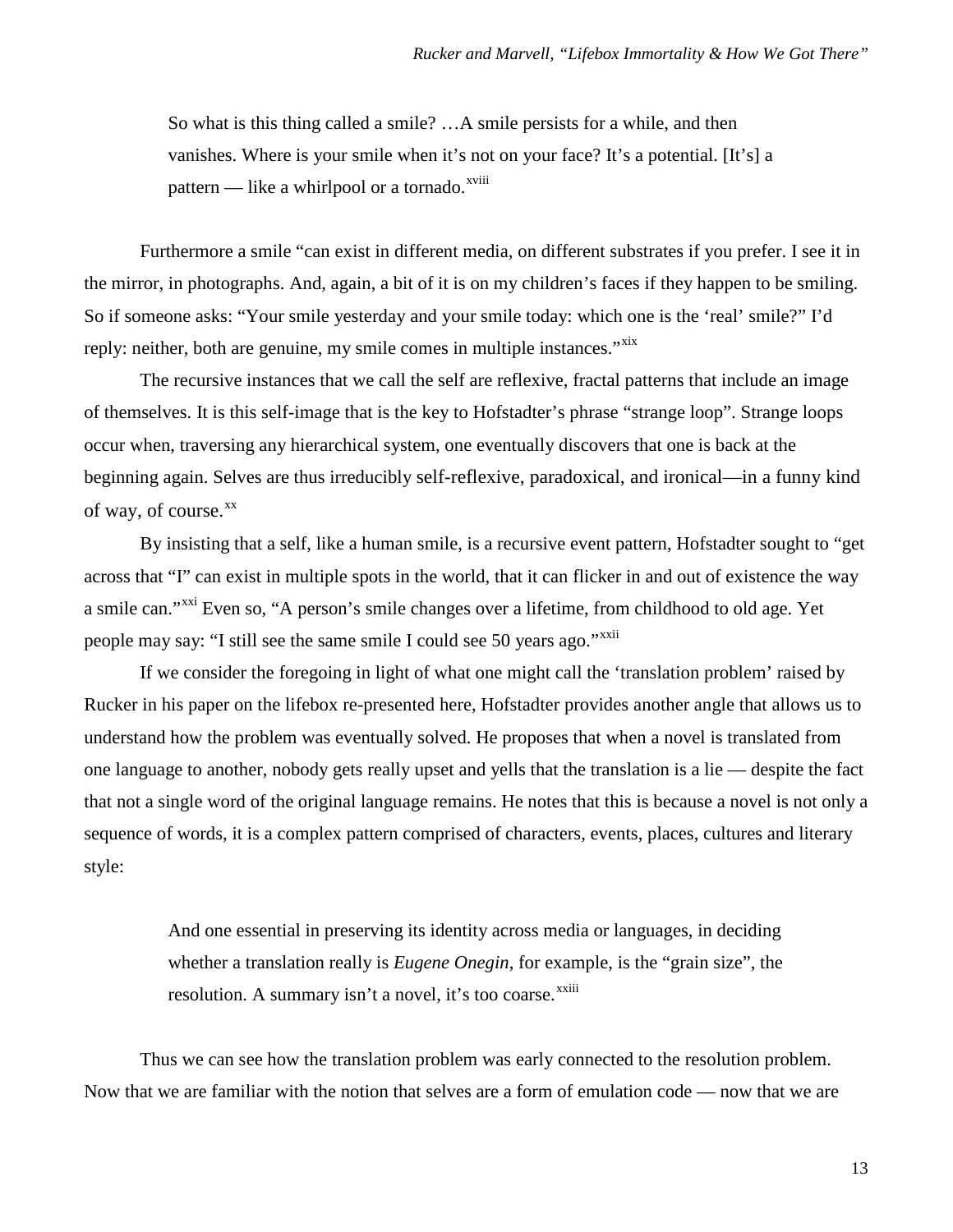living in an actual world that was at one time only a fictional world inhabited by Frank Shook and his friends — we recognize that we are all high-order twinkers who daily utilize a comparatively low-order twinker, the lifebox. Yet with each successive iteration of the wetware we have seen the *context* thus produced become more and more lifelike, so much so that many of the *cognoscenti* amongst the Lifebox-Dandy set often participate in events solely through the agency of their lifebox — or even relegate the task of producing artworks to their devices. The finer the grain-size, the more lifelike the lifebox has become.

Yet as our century as progressed it has become clear that there may well be a catastrophic bifurcation point beyond which the emulation of a self cannot proceed, a level of resolution, of grain, that is impossible to achieve. What is this mysterious point? Some have suggested that the quantum wave-state collapse represents this point. But perhaps the wave state-collapse signals a tipping-point, a threshold to another level of understanding. No doubt we might never know the answer to this question, and perhaps it is nonsensical to ask it in the first place. One might conclude however that at this late 21<sup>st</sup> century juncture the lifebox may have to doff its hat to the masters of old, to the painters and sculptors and multimedia artists of the centuries before and including the early years of our own.

When we stand before the dendritic paintings of Jackson Pollock for example, the chaotic surfaces emulating the microtomed sections of his brain, the chance neural firings of feet, heart, blood, hands and brush are there forever etched into the evanescent matter of the canvas, and no matter at which resolution we set our forensic micrometers, we will never capture this complexity and will apprehend the very being of Pollock always ahead of us, travelling ever onwards towards the infinite.

 $\overline{a}$ 

<span id="page-13-1"></span>ii Rudy Rucker, *Software*, (Ace Books, New York 1982), p. 36. Reprinted in *The Ware Tetralogy*  (Prime Books, Rockville, Maryland 2010). In quantum information theory there's a quite different kind of discussion concerning whether it would be possible to precisely copy any physical system such as a brain. The so-called No-Cloning Theorem indicates that you can't precisely replicate a system's quantum state without destroying the system. If you had a quantum-state replicator, you'd need to destroy a brain in order to get a quantum-precise copy of it. This said, it's quite possible that you could create a behaviorally identical copy of a brain without having to actually copy *all* of the quantum states

<span id="page-13-0"></span><sup>&</sup>lt;sup>i</sup> This material is adapted and expanded from a section of Rudy Rucker, *The Lifebox, the Seashell and the Soul*, (Basic Books, New York, 1995).